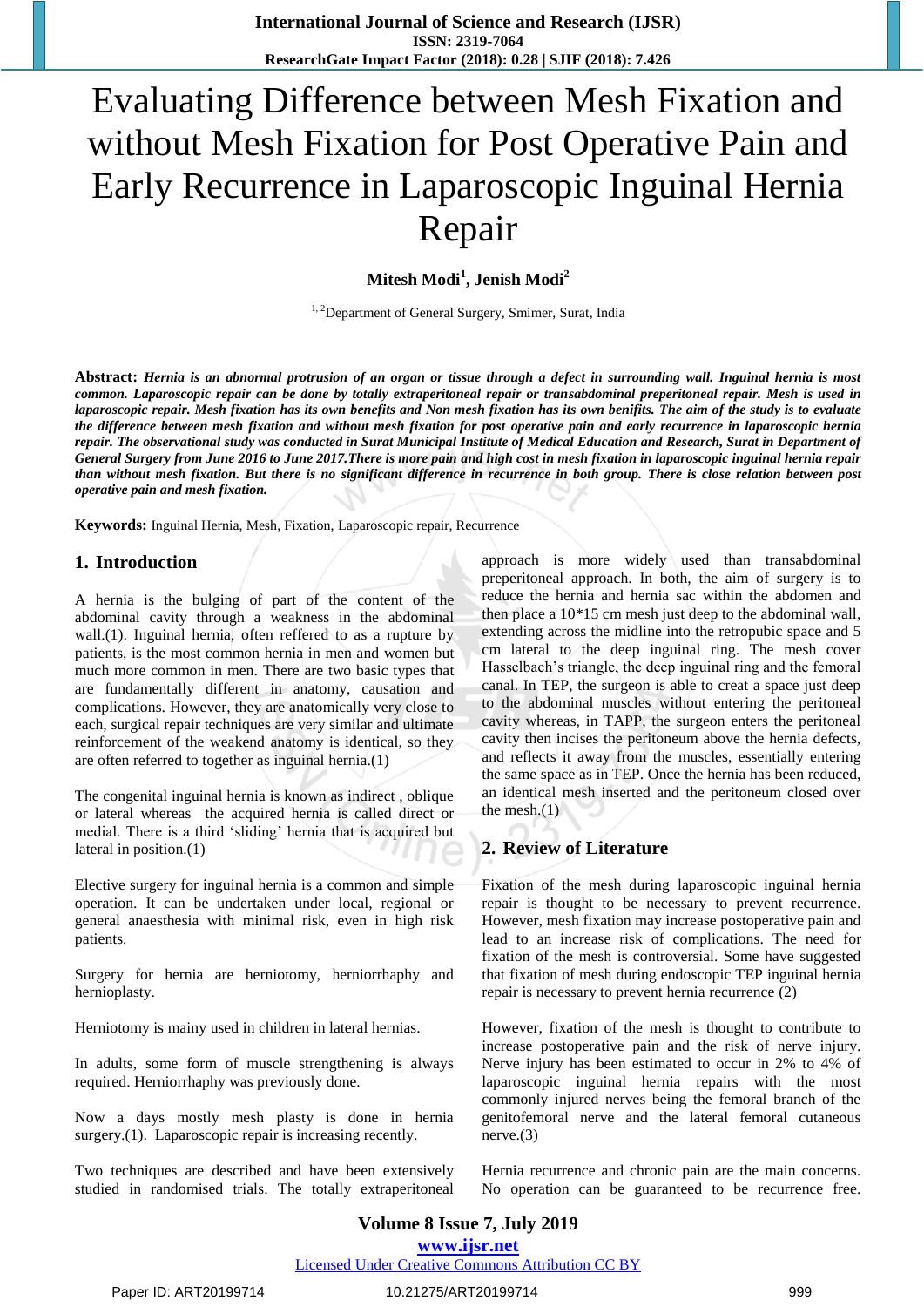### **International Journal of Science and Research (IJSR) ISSN: 2319-7064 ResearchGate Impact Factor (2018): 0.28 | SJIF (2018): 7.426**

Evidence shows that mesh repair have lower recurrence than suture repair. Chronic pain defined as pain present 3 month after surgery, is common after all forms of surgery. It is less common and less severe after laparoscopic surgery. This type of pain is very uncommon after laparoscopic surgery that is performed at adeeper level away from the nerves. Some contribution to chronic pain may be due to the mesh, which can be embedded in a dense collagenous reaction with shrinkage. This cause tissue tension and rigidity.(1)

Nerve injury during laparoscopic repair can occur during the tacking of the mesh to the anterior abdominal wall. Tacks should be avoided in the known areas of nerve structures. Some surgeons prefer to not place any tacking staples at all when performing laparoscopic herniorraphy to avoid this complication altogether.(4)

Since the evoluation of laparoscopic inguinal hernia repair, TEP is the technique most commonly employed by laparoscopic surgeons. This technique involves placement of polypropylene mesh in the preperitoneal space. The issue of fixation of the mesh remains unresolved in TEP inguinal hernia repair. Surgeons have previously fixed the mesh using laparoscopic stapling devices, tacks, suturing techniques and recently adhesives. Fixation of mesh is done to prevent migration of mesh resulting in recurrence but many studies showed without fixation of mesh is not associated with any increased risk of hernia recurrence and however fixing the mesh not only increases the cost and duration of procedure but also can cause complication like post operative pain.(5)

# **3. Method/Approach**

This is the observational study done at Surat Municipal Institute of Medical Education and Research, Surat in Department of General Surgery in time period from June2016 to June 2017.

## **Inclusion Criteria**

- Patients age between 18 to 70 yrs
- Patients willing for laparoscopic surgery
- Patients suitable for elective laparoscopic surgery

## **Exclusion Criteria**

- Age  $<16$ yrs
- High anaesthetic risk
- Any medical contraindication for surgery
- Patients having asthma or any lung disorder

A total of 108 patients with symptomatic inguinal hernia were operated by laparoscopic TAPP or TEP. In 54 patients, mesh fixation was done and in other 54 patients reapir done without mesh fixation. All these patients were observed for post operative complications.

## **4. Results**

In our study, 108 patients with inguinal hernia were operated. All were operated with laparoscopic technique either TEP or TAPP. In half patients repair done with mesh

fixation and in other half patients mrepair done without mesh fixation.

Age and sex distribution of the patients of LAPAROSCOPIC TAPP or TEP repair is depicted in table no 1

|           | Age Group Wise Distribution of Study Sample |                |       |  |  |
|-----------|---------------------------------------------|----------------|-------|--|--|
| Age Group | Male                                        | Female         | Total |  |  |
| 15 to 25  | 13                                          |                | 14    |  |  |
| 25 to 35  | 26                                          | 2              | 28    |  |  |
| 35 to 45  | 18                                          | $\mathfrak{D}$ | 20    |  |  |
| 45 to 55  | 18                                          | 2              | 20    |  |  |
| 55 to 65  | 17                                          |                | 18    |  |  |
| >65       |                                             |                |       |  |  |
| Total     |                                             |                |       |  |  |

**Table 2:** For comparison of bilateral and unilateral hernia operated in this study

|  |       | Frequency | Percent | <b>Valid Percent</b> |
|--|-------|-----------|---------|----------------------|
|  | U/L   | 68        | 63.0    | 63.0                 |
|  | B/L   | 40        | 37.0    | 37.0                 |
|  | Total | 108       | 100.0   | 100.0                |

**Table 3:** Showing frequency of LAP, TAPP and TEP hernia

| repair |             |           |         |  |  |
|--------|-------------|-----------|---------|--|--|
|        | NAME        | Frequency | Percent |  |  |
|        | <b>TAPP</b> |           | 58.3    |  |  |
|        | TEP         | 45        | 41 7    |  |  |
|        | Total       | 108       | 100 O   |  |  |

**Table 4:** Showing number of cases in fixation group and without fixation group

| Laparoscopic repair | Frequency | Percent |  |  |
|---------------------|-----------|---------|--|--|
| With fixation       | 54        | 50.0    |  |  |
| Without fixation    | 54        | 50.0    |  |  |
| Total               | 108       | 100.0   |  |  |

**Table 5:** Showing proportion of side of hernia in both study

|       |     | group         |                  |       |  |
|-------|-----|---------------|------------------|-------|--|
|       |     | fixation      |                  |       |  |
|       |     | With fixation | Without fixation | Total |  |
| Blul  | U/L |               | 28               | 68    |  |
|       |     |               | 26               |       |  |
| Total |     |               | 54               | 108   |  |

The chi-square statistic is 5.7176. The p-value is .016795. The result is significant at  $p < .05$ .

**Table 6:** Showing difference of pain score in with fixation and without fixation group at 1 month period

|        |                         |                   | fixation      |     |
|--------|-------------------------|-------------------|---------------|-----|
|        |                         | With              | Without Total |     |
|        |                         | fixation fixation |               |     |
| pain1m | Less pain(score $1,2$ ) |                   | 10            | 12  |
|        | More pain(score 3,4)    | 52                | 44            | 96  |
| Total  |                         | 54                |               | 108 |

The chi-square statistic is 6. The p-value is .014306. The result is significant at p < .05.so there is no major significant difference in pain at 1 month after operation in both the group.

# **Volume 8 Issue 7, July 2019**

#### **www.ijsr.net**

Licensed Under Creative Commons Attribution CC BY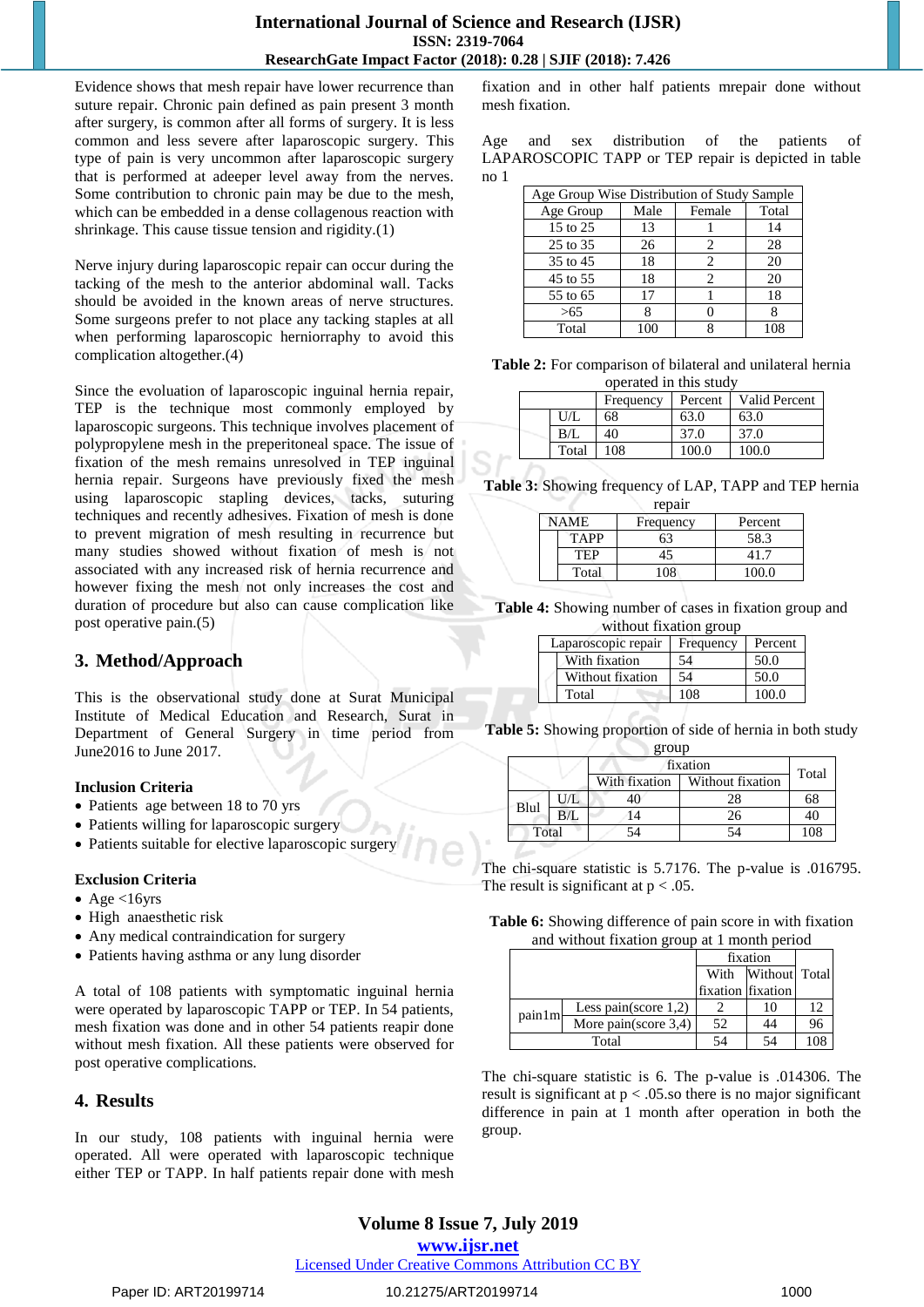#### **International Journal of Science and Research (IJSR) ISSN: 2319-7064 ResearchGate Impact Factor (2018): 0.28 | SJIF (2018): 7.426**

**Table 7:** Showing difference of pain score in with fixation and without fixation group 3 month period

|                                  | fixation          |                    |     |
|----------------------------------|-------------------|--------------------|-----|
|                                  |                   | With Without Total |     |
|                                  | fixation fixation |                    |     |
| Pain at less pain (score $1,2$ ) | 41                | 53                 | 94  |
| 3 month more pain(score $3,4$ )  | 13                |                    | 14  |
| Total                            |                   |                    | 108 |

Pain intensity had been assessed by a visual analogue scale - VAS (0 (no pain) to 10 (worst pain)). The visual analogue scale (VAS) is a subjective measure of pain. It consists of a 10cm line with two end- points representing 'no pain' and 'worst pain imaginable'. Patients are asked to rate their pain by placing a mark on the line corresponding to their current level of pain. The distance along the line from the 'no pain' marker is then measured with a ruler giving a pain score out of 10. The score can be used as a baseline assessment of pain with follow-up measures providing an indication of whether pain is reducing or not.

The chi-square statistic is 11.8176. The p-value is .000587. The result is significant at  $p < .05$ .

So from above results, pain at 3 month is more in fixation group compare to non fixation group.

**Table 8:** Showing Recurrence of Inguinal Hernia in Fixation and Without Fixation Group

|            |     | Fixation                          |  |       |
|------------|-----|-----------------------------------|--|-------|
|            |     | With fixation<br>Without fixation |  | Total |
| Recurrence | ves |                                   |  |       |
|            | no  |                                   |  | q,    |
| Total      |     |                                   |  |       |

Recurrence was higher among patient having mesh fixation and it was not statistically significant.( The chi-square statistic is 0.1012. The p-value is .750372. The result is not significant at  $p < .05$ .)

**Table 9:** Showing Cost in Fixation and without Fixation Group **Group** 

|      |           | fixation      |                  |       |  |
|------|-----------|---------------|------------------|-------|--|
|      |           | With fixation | Without fixation | Total |  |
| cost | High cost |               |                  | 55    |  |
|      | Low cost  |               |                  | 53    |  |
|      | Total     |               |                  | 108   |  |

The cost was higher among mesh fixation group and it was statistically significant. The chi-square statistic is 88.9564. The p-value is  $< .00001$ . The result is significant at  $p < .05$ .

**Table 10:** Showing post operative narcotic used time in day in fixation and without fixation group

|                                       |             | fixation          |              |
|---------------------------------------|-------------|-------------------|--------------|
|                                       |             |                   | With Without |
|                                       |             | fixation fixation |              |
| post operative day of                 | less than 2 | 53                | 49           |
| narcotic drug requirement more than 2 |             | 50                |              |

Post operative day of narcotic drug requirement was higher among without fixation group and it was statistically significant. The chi-square statistic is 75.0257. The p-value is  $\lt$  .00001. The result is significant at  $p \lt 0.05$ 

**Table 11:** Showing Duration of Hospital Stay in Fixation and Without Fixation Group

|                                    |             | Fixation          |               |            |
|------------------------------------|-------------|-------------------|---------------|------------|
|                                    |             | With              | Without Total |            |
|                                    |             | fixation fixation |               |            |
| duration of hospital   less than 3 |             |                   | 49            | 54         |
| stay in day                        | more than 3 | 49                |               | 54         |
| Total                              |             | 54                |               | $^{\circ}$ |

Patient having been operated without fixation experienced less duration of hospital stay and it was statistically significant. The chi-square statistic is 71.7037. The p-value is  $\lt$  .00001. The result is significant at  $p \lt 0.05$ .

Mean Pain Score at 1 month and 3 month in both groups and there association

| Pain Score                 | With Fixation | Without Fixation | P value  |  |  |  |
|----------------------------|---------------|------------------|----------|--|--|--|
| 1 Month<br>(Mean $\pm$ SD) | $3.74 + 0.62$ | $2.93 + 0.54$    | < 0.0001 |  |  |  |
| 3 Month<br>$(Mean \pm SD)$ | $1.74 + 0.87$ | $1.33 + 0.51$    | < 0.005  |  |  |  |

Mean pain score was higher among mesh fixation group at both 1 month and 3 month and it was found statistically significant. (SE mean and Z test was applied)

# **5. Discussion**

Inguinal hernias are the most common type of hernia. The incidence is about 25% in males and 2% in females. Inguinal hernia repair contributes significantly to general surgeon's workload.

Since the evolution of laparoscopic inguinal hernia repair, total extra-peritoneal repair (TEP) is the technique most commonly employed by laparoscopic surgeons. This technique involves placement of polypropylene mesh in the pre-peritoneal space. The issue of fixation of the mesh remains unresolved in TEP inguinal hernia repair. Surgeons have previously fixed the mesh using laparoscopic stapling devices, tacks, suturing techniques and recently adhesives. Fixation of mesh is done to prevent migration of mesh resulting in recurrence but many studies showed without fixation of mesh is not associated with any increased risk of hernia recurrence and however fixing the mesh not only increases the cost and duration of procedure but also can cause complications like post-operative pain.(5)

#### **Pain at 1 Month and 3 Month**

In **C. M. P. Claus & G. M. Rocha** (6) study ,patients were observed at 6 month of follow up. In which there is no significant difference in both the group after 6 month.

In **Raghu Rami Reddy S., Girish T. U., Sharath Chandra B. J (7),** The postoperative pain scores are analyzed and compared by visual analogue scale at 24hrs, 1 week, and 1 month in both groups. The median VAS score at postoperative day 1 in without fixation of mesh group was 2 compared to 4, mesh fixation group . This difference was statistically significant ( 4 versus 2, p value  $\leq 0.0001$ ).the median vas score at 1 month interval in without fixation group was 1 compared to 3 in mesh fixation group.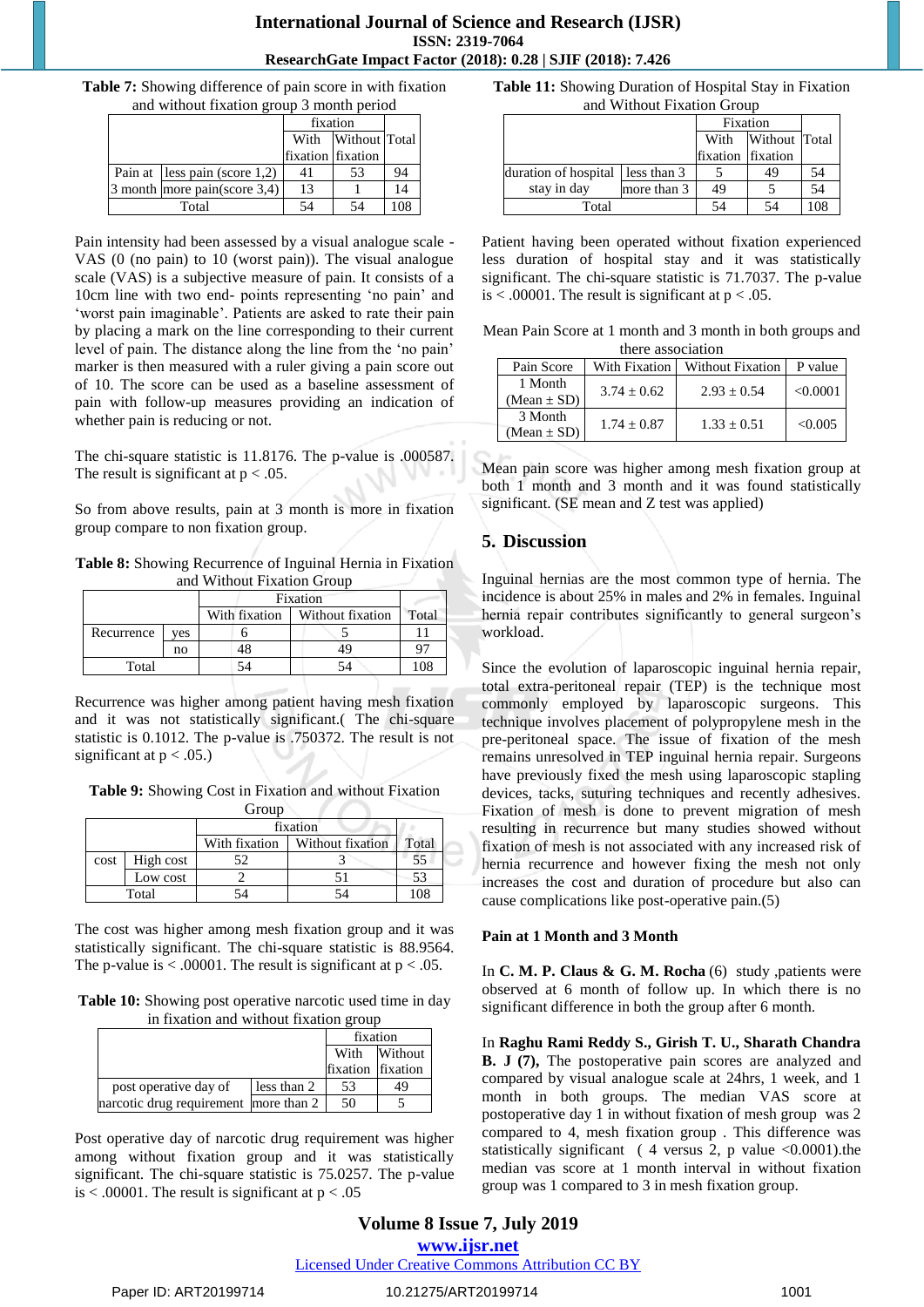#### **In Scholars Journal of Applied Medical Sciences (SJAMS), Dr. Ashwani Gupta study** (8)

Post-operative pain and severity of pain was assessed using a visual analogue pain scale with a scale of 0 to 10. A statistically significant reduction of painscores post operatively at 24 hours (p- value =0.003), 1 week (p- value  $=0.007$ ), 1 month (p- value $=0.001$ ), 3 months (pvalue=0.001) and 6 months (p- value=0.007) were noted in group1 with fixation as comparable to without fixation group 2.

| Pain score at follow | Group 1       | Group 2       | p-value   |
|----------------------|---------------|---------------|-----------|
| Ups                  | $mean + SD$   | $mean + SD$   |           |
| At 24 hrs            | $3.63 + 1.29$ | $2.33 + 0.99$ | $0.003*$  |
| 1 week               | $2.33 + 1.84$ | $1.2 + 0.76$  | $0.007*$  |
| 1 month              | $1.66 + 0.88$ | $0.56 + 0.56$ | $< 0.01*$ |
| 3 month              | $1.16 + 069$  | $0.26 + 0.44$ | $< 0.01*$ |
| 6 month              | $0.9 + 0.66$  | $0.26 + 0.44$ | $0.007*$  |

\*Significant p-value

#### **In taylor study (9)**

A new groin pain (all severities) that persisted beyond the initial postoperative period was reported by 38 versus 23% for herniae repaired with fixation versus nonfixation, respectively  $(p = 0.0003)$ . This pain was reportedly felt at least once per week in 22% of patients in the fixation group versus 15% in the nonfixation group  $(p = 0.049)$ , and experienced several times per week in 16% with fixation compared to 8% without fixation ( $p = 0.009$ ). Pain that was moderate or severe (interfering with leisure or occupational activities) was experienced by 2% of fixated repairs, but not reported by any patient with unfixated mesh ( $p = 0.06$ ).

Incidence of new and persistent groin pain

|                     | Fixation | No fixation | <i>p</i> value |
|---------------------|----------|-------------|----------------|
| Any new pain        | 38%      | 23%         | 0.0003         |
| Pain score $\geq$ 2 | 22%      | 15%         | 0.049          |
| >3                  | 16%      | 8%          | 0.009          |
| \/                  | $2\%$    | Nil         | ).06           |

In Garg P, Nair S, Shereef M, Thakur JD, Nain N, Menon GR, et al. (10)

The pain scoring was done on a scale from 1 to 5, with 1 meaning no pain and 5 meaning unbearable pain. The scale was divided into 5 categories: no pain (1), mild (2), moderate (3), severe (4) and intolerable pain (5). Postoperative pain parameters

|                    | Fix            | Nonfix                   |             |
|--------------------|----------------|--------------------------|-------------|
|                    | $(n = 48/90)$  | $(n = 52/96)$            | P           |
|                    | hernias)       | hernias)                 |             |
| Pain score 24 h    | $1.31 + 0.4$   | $1.42 \pm 0.5$           | $0.23$ (ns) |
| Pain score 1 week  | $1.25 + 0.5$   | $1.34 \pm 0.6$ 0.42 (ns) |             |
| Pain score 1 month | $1.06 \pm 0.2$ | $1.17 \pm 0.4$           | $0.12$ (ns) |
| Pain score 1 year  | $1.04 \pm 0.2$ | $1.13 \pm 0.4$           | $0.11$ (ns) |
| Pain score 2 year  | $1.03 \pm 0.2$ |                          | $0.17$ (ns) |

The mean pain scores at 1 week (Fix,  $1.25 \pm 0.5$ ; Nonfix,  $1.34 \pm 0.6$ ,  $P = 0.42$ ) and 1 month (Fix,  $1.06 \pm 0.2$ ; Nonfix,  $1.17 \pm 0.4$ ,  $P = 0.12$ ) were not significantly different for both groups

In our study, we observed post operative pain at 1 month and 3 month by using visual analogue scale. Pain intensity had been assessed by a visual analogue scale - VAS (0 (no pain) to 10 (worst pain)). The visual analogue scale (VAS) is a subjective measure of pain. It consists of a 10cm line with two end- points representing 'no pain' and 'worst pain imaginable'. Patients are asked to rate their pain by placing a mark on the line corresponding to their current level of pain. The distance along the line from the 'no pain' marker is then measured with a ruler giving a pain score out of 10. The score can be used as a baseline assessment of pain with follow-up measures providing an indication of whether pain is reducing or not.

There is no significant difference in pain after 1 month in patients of both the group.(without fixation and with fixation group)

After 3 months, there are 41 patients with less pain(vas score  $\langle 2 \rangle$  and 13 patients with more pain(vas score  $\geq$ 2) in with fixation group. And there are 53 patients with less pain(vas score  $\langle 2 \rangle$  and 1 patients with more pain(vas score  $\geq$ 2) in without fixation group.

From above results,pain at 3 month is more in fixation group compare to non fixation group.

#### **Recurrence**

In our study ,in fixation group there are 6 cases out of 54 who developed recurrence of hernia and in without fixation group there are 5 caese out of 54 who developed recurrence at 3 month.

In **C. M. P. Claus & G. M. Rocha**(6) study ,There is no significant difference in recurrence rate in both the group.hernia recurrence is considered as mesh displacement.

## In **Raghu Rami Reddy S., Girish T. U., Sharath Chandra B. J,(7)**

In the present study none of the study groups had recurrence similar to the study conducted by Taylor C et al in which without fixation of mesh in TEP repair was not associated with an increased risk of hernia recurrence and also in the study done by Koch CA et al and Tam KW et al where there is no recurrence in any of the groups.

#### **In Scholars Journal of Applied Medical Sciences (SJAMS), Dr. Ashwani Gupta study**,(8)

Recurrence within 1 month is 1(3%) in without fixation group out of 30 patients and 1(3%) in with fixation group out of 30 patients. And after 1 month, no recurrence observed till 6 month. P value is 1 which is insignificant so there is no major difference in recurrence in both the group.

#### **In taylor study,(9)**

There was one recurrence in the fixated group (1/247) whilst none have yet occurred in the unfixated group. One recurrence has thus far been detected after six months (0.2%). This was confirmed by laparoscopy to be a lateral recurrence associated with infolded mesh in a patient in the mesh fixation group, and re-repaired using a laparoscopic transabdominal approach (a 2 cm indirect defect had been